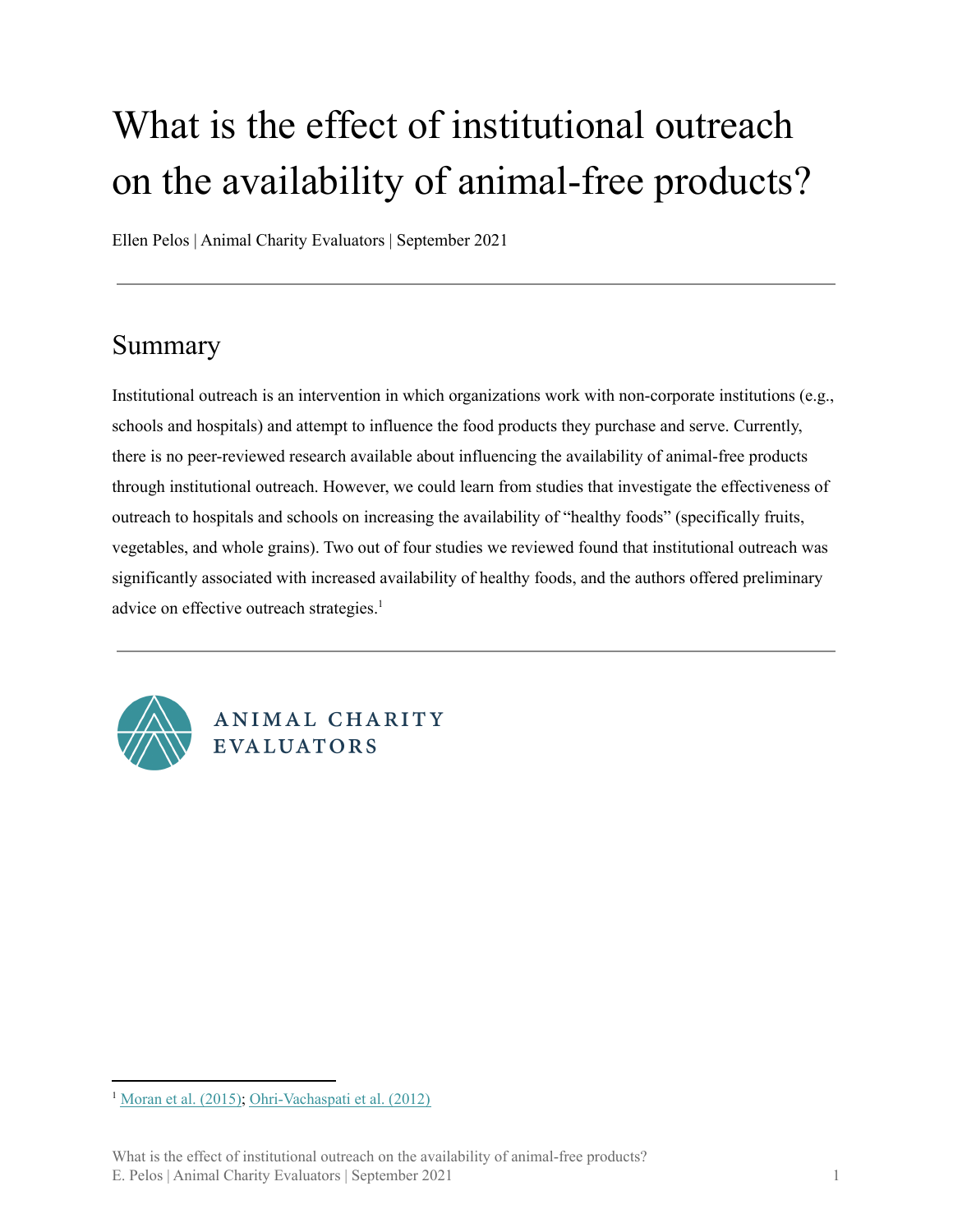#### Our assessment

Based on high participation and success rates in health food outreach to schools and hospitals, we believe that reaching out to public institutions with effective strategies has the potential to increase the availability of animal-free foods. However, due to concerns about generalizability of results to animal-free foods, more research is needed before we can be confident in this intervention.

### Introduction to outreach initiatives

We found four articles about institutional outreach initiatives in the United States: two in hospitals and two in schools. Each program used different strategies for outreach, but their general goals were the same: (i) create a connection with the institution, (ii) ask the institution to increase the availability of healthy foods, (iii) provide personalized training and support, and (iv) track progress. The Healthy Hospital Food Initiative (HHFI) was implemented by the New York City government to increase healthy foods in public and private hospitals.<sup>2</sup> The Good Food, Healthy Hospitals program was a collaborative effort among the Philadelphia Department of Public Health, The Common Market (a nonprofit), and the American Heart Association, and it aimed to increase healthy foods in hospitals.<sup>3</sup> The Fresh Fruit and Vegetable Program (FFVP) and Team Nutrition interventions are managed by the U.S. Department of Agriculture and aim to increase healthy foods in schools. 4

## Outcomes from outreach initiatives

**The Healthy Hospital Food Initiative:** Approximately 60 hospitals in New York City were invited, and 40 hospitals participated (16 public and 24 private). By the end of the two-year program, at least half of the private hospitals had implemented four healthy food standards: patient meals (71%), cafeterias (67%), beverage vending machines (58%), and food vending machines (50%). Only 12% of public hospitals implemented the optional cafeterias standard, which was probably due to their focus on meeting the other three government-mandated standards. 5

<sup>&</sup>lt;sup>2</sup> [Moran](https://stacks.cdc.gov/view/cdc/40162) et al. (2016)

 $3$  [Bartoli](https://www.cdc.gov/nccdphp/dnpao/state-local-programs/pdf/philadelphia-hospitals-offer-healthier-options.pdf) (2017)

<sup>4</sup> [Ohri-Vachaspati,](https://pubmed.ncbi.nlm.nih.gov/22709817/) Turner, & Chaloupka (2012); [Levine](https://www.sciencedirect.com/science/article/abs/pii/S1499404606600766) et al. (2002)

 $<sup>5</sup>$  [Moran](https://stacks.cdc.gov/view/cdc/40162) et al. (2016)</sup>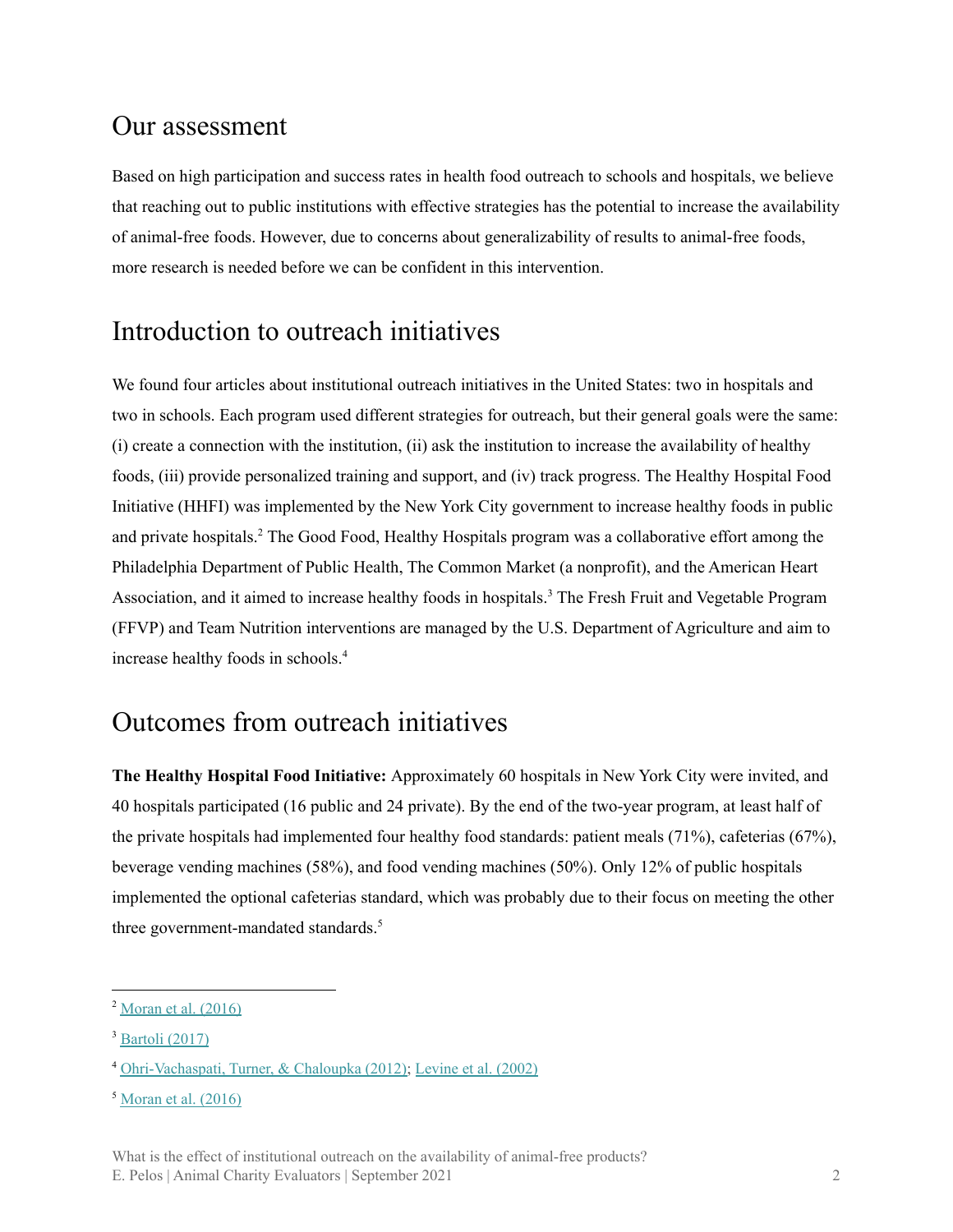**The Good Food, Healthy Hospitals:** The program's Philadelphia partnership enrolled 15 hospitals, and there was mixed success in terms of adopting the healthy food guidelines: patient meals (40%), purchased food and beverages (26.6%), cafeteria meals (20%), and catered meals (13.3%). They did not report the number of hospitals they approached, but there are approximately 30 hospitals in the city.<sup>6</sup>

**The Fresh Fruit and Vegetable Program:** This program approached 1,054 public elementary schools and found the 620 schools (58.8%) that participated in the program were approximately two times more likely to serve fresh fruits during lunch. Although FFVP-participating schools did serve more vegetables compared to non-participating schools, it was not a significant difference. 7

**Team Nutrition:** This social marketing and nutrition education approach did not directly increase the availability of healthy foods, but teachers reported that students were more likely to ask for healthy snack options after the intervention. 8

#### Effective strategies that were identified

**Regular strategies:** Organizations such as [Forward](http://www.forwardfood.org/about-us/) Food, The [Humane](https://www.humanesociety.org/) Society of the United States, and [ProVeg](https://proveg.com/about/) tend to use at least the following strategies: (i) reaching out to leaders of organizations to request participation, (ii) providing resources about how to improve food offerings, and (iii) training food service staff on new preparation techniques and recipes.

**The Healthy Hospital Food Initiative:** Several key strategies that encouraged high levels of participation in the HHFI were identified: (i) working with the local hospital association and hospital workers' unions, (ii) partnering with high-level officials to connect with hospital leaders, and (iii) giving positive public recognition for hospitals that participated.<sup>9</sup> Additionally, the following in-depth, personalized help provided to hospitals could be linked to the intervention's success: (i) assistance from dietitians, (ii) implementation guides, (iii) promotional materials, (iv) coaching on how to communicate with employees, and (v) advice on incorporating new standards into existing operations.

**The Fresh Fruit and Vegetable Program:** The authors explained that schools were more likely to offer fruits as snacks compared to vegetables because students prefer fruit. This practice of providing healthy

<sup>6</sup> [Wikipedia](https://en.wikipedia.org/wiki/List_of_hospitals_in_Pennsylvania) (2021)

<sup>7</sup> [Ohri-Vachaspati](https://pubmed.ncbi.nlm.nih.gov/22709817/) et al. (2012)

 $8$  [Levine](https://www.sciencedirect.com/science/article/abs/pii/S1499404606600766) et al.  $(2002)$ 

<sup>9</sup> [Moran](https://stacks.cdc.gov/view/cdc/40162) et al. (2016)

What is the effect of institutional outreach on the availability of animal-free products? E. Pelos | Animal Charity Evaluators | September 2021 3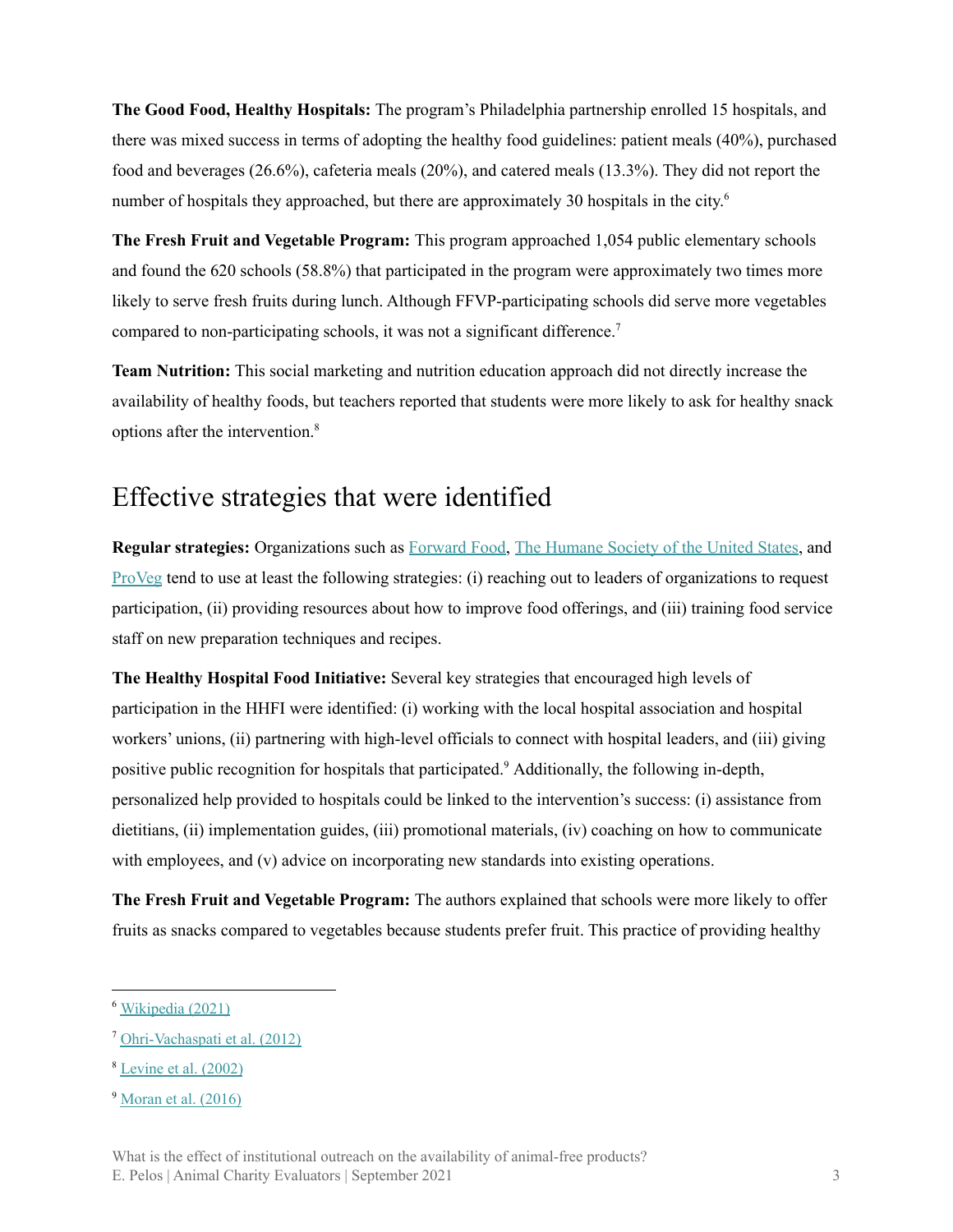foods that consumers prefer also leads to less waste for the food service team, therefore cutting costs for the institution overall.

**Team Nutrition:** Teachers reported lack of nutrition education as a barrier, so educating teachers involved with the intervention is important. One study emphasized that in order to maximize effectiveness, those engaging in school outreach should provide a support system to reduce stress on teachers, foodservice staff, and community partners. 10

# Generalizability

All the peer-reviewed studies discussed were specifically about interventions within the United States and were government-supported. There is a risk that these effects are not generalizable to other institutional settings within different regions or to interventions that are not supported by the government. This topic area would benefit from comparative studies within multiple regions to generate more high-quality, relevant data.

# References

Bartoli, C. (2017). Philadelphia hospitals offer healthier options with good food, healthy hospitals.

Retrieved from

[https://www.cdc.gov/nccdphp/dnpao/state-local-programs/pdf/philadelphia-hospitals-offer-healthier-optio](https://www.cdc.gov/nccdphp/dnpao/state-local-programs/pdf/philadelphia-hospitals-offer-healthier-options.pdf) [ns.pdf](https://www.cdc.gov/nccdphp/dnpao/state-local-programs/pdf/philadelphia-hospitals-offer-healthier-options.pdf)

Forward Food: Institutional Meat Reduction Toolkit. (n.d.) Retrieved from [https://proveg.smapply.io/protected/resource/eyJoZnJlIjogMTA4NzQzNTg3LCAidnEiOiAxNDMwMDJ9](https://proveg.smapply.io/protected/resource/eyJoZnJlIjogMTA4NzQzNTg3LCAidnEiOiAxNDMwMDJ9/) [/](https://proveg.smapply.io/protected/resource/eyJoZnJlIjogMTA4NzQzNTg3LCAidnEiOiAxNDMwMDJ9/)

HSUS (2017). The Humane Society of the United States Farm Animal Protection Campaign: 2017 Accomplishments. Retrieved from

[https://animalcharityevaluators.org/wp-content/uploads/2018/11/hsus-farm-animal-protection-overview-2](https://animalcharityevaluators.org/wp-content/uploads/2018/11/hsus-farm-animal-protection-overview-2017.pdf) [017.pdf](https://animalcharityevaluators.org/wp-content/uploads/2018/11/hsus-farm-animal-protection-overview-2017.pdf)

HSUS (2020). New coalition to help hospitals nationwide become healthier in 2020. Retrieved from <https://www.humanesociety.org/news/new-coalition-help-hospitals-nationwide-become-healthier-2020>

 $10$  [Levine](https://www.sciencedirect.com/science/article/abs/pii/S1499404606600766) et al. (2002)

What is the effect of institutional outreach on the availability of animal-free products? E. Pelos | Animal Charity Evaluators | September 2021 4